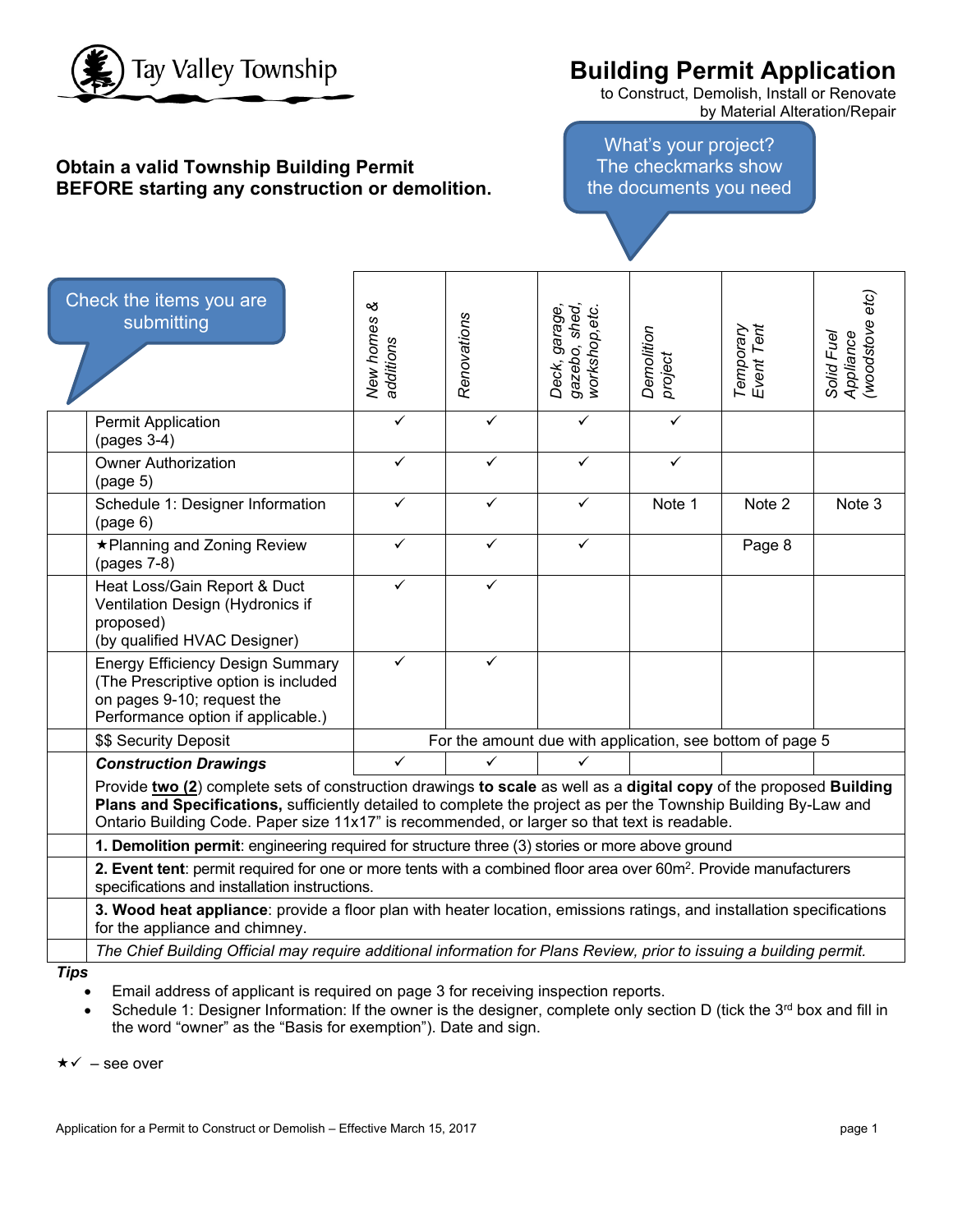The Planner checks your application to make sure that the project corresponds to Zoning By-Laws, the Official Plan, other applicable laws, and if required, with Conservation Authorities, the Environmental Protection Act and Source Water Protection Act. If you already have a Site Plan Control Agreement, it may substitute for page 8 or it may need to be updated. Please include your Site Plan Control Agreement number or date at the top of the Property Plan sketch (page 8).

 The Building Official checks that the building plans meet the Ontario Building Code, which sets standards for the design and construction of buildings to meet objectives such as health, safety, fire protection, accessibility and resource conservation. Other laws may also apply: Institution, animal housing, heritage buildings, conservation & environmental protection areas, etc



These application forms are available on our website www.tayvalleytwp.ca or by contacting the Administrative Assistant: 613-267-5353 ext 129 or planningassistant@tayvalleytwp.ca

♦ Septic APPROVAL must be obtained BEFORE a building permit is issued

### **Any structure over 10m2 (108 square feet) requires a building permit. If it's smaller AND attached to another structure, it also requires a permit.**

**Not sure if you need a permit? CALL BEFORE STARTING!** (There is a 100% surcharge in fees, minimum \$500, for building without permit)

**Chief Building Official, Tay Valley Township, 613-267-5353 ext 124 cbo@tayvalleytwp.ca**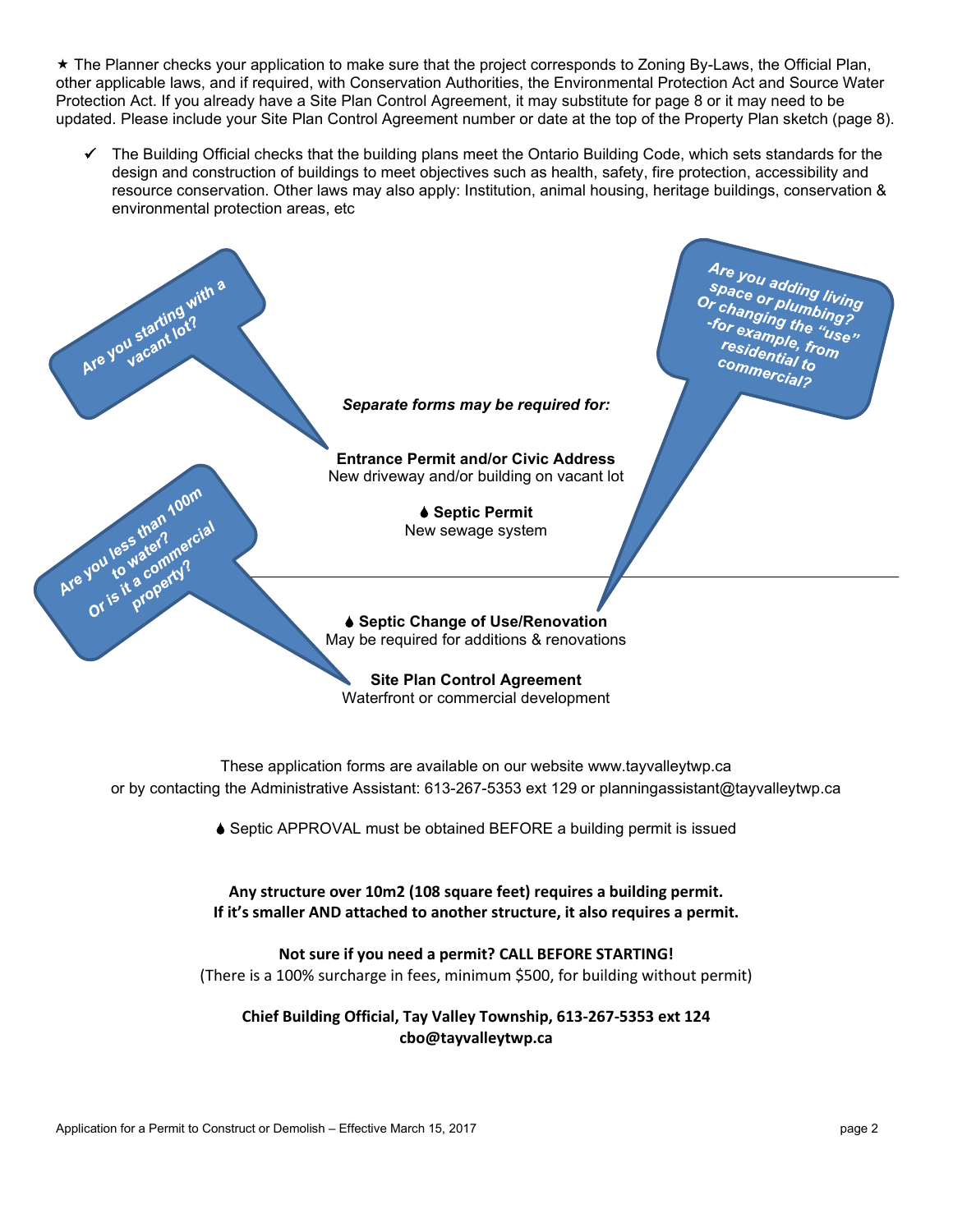# **Application for a Permit to Construct or Demolish**

This form is authorized under subsection 8(1.1) of the Building Code Act.

| <b>Office use</b>   |           |               |  |  |  |  |  |
|---------------------|-----------|---------------|--|--|--|--|--|
| Security deposit \$ | Paid date | Permit number |  |  |  |  |  |
| Date received       |           | Roll number   |  |  |  |  |  |

# Application to: **TAY VALLEY TOWNSHIP**

217 Harper Road, Perth, ON K7H 3C6 (613-267-5353)

| A. Project information                                                      |             | Complete the application form in INK. |                            |        |                                      |   |                       |
|-----------------------------------------------------------------------------|-------------|---------------------------------------|----------------------------|--------|--------------------------------------|---|-----------------------|
| Street address                                                              |             |                                       |                            |        | Unit/apt number                      |   | Lot/Concession        |
| Municipality                                                                | Postal code |                                       |                            |        | Plan/survey number/other description |   |                       |
| Project value estimate \$                                                   |             |                                       | Area of work $(m2)$        |        |                                      |   |                       |
| <b>B.</b> Purpose of application                                            |             |                                       |                            |        |                                      |   |                       |
| $\Box$<br>New construction<br>$\Box$<br>Addition to an<br>existing building |             | ❏                                     | Alteration/repair          |        | Demolition<br>Q                      | ❏ | Conditional<br>Permit |
| Proposed use of building                                                    |             | Current use of building               |                            |        |                                      |   |                       |
|                                                                             |             |                                       |                            |        |                                      |   |                       |
| C. Applicant<br>Applicant is:<br>$\Box$                                     | Owner or    |                                       | Q                          |        | Authorized agent of owner            |   |                       |
| Last name                                                                   | First name  |                                       | Corporation or partnership |        |                                      |   |                       |
| Street address                                                              |             |                                       |                            |        | Unit number                          |   | Lot/Concession        |
| Municipality                                                                | Postal code |                                       | Province                   | E-mail |                                      |   |                       |
| Telephone number                                                            | Fax         |                                       |                            |        | Cell number                          |   |                       |
| D. Owner (if different from applicant)                                      |             |                                       |                            |        |                                      |   |                       |
| Last name                                                                   | First name  |                                       | Corporation or partnership |        |                                      |   |                       |
| Street address                                                              |             |                                       |                            |        | Unit number                          |   | Lot/con.              |
| Municipality                                                                | Postal code |                                       | Province                   | E-mail |                                      |   |                       |
| Telephone number<br>$\lambda$                                               | Fax         |                                       |                            |        | Cell number<br>(                     |   |                       |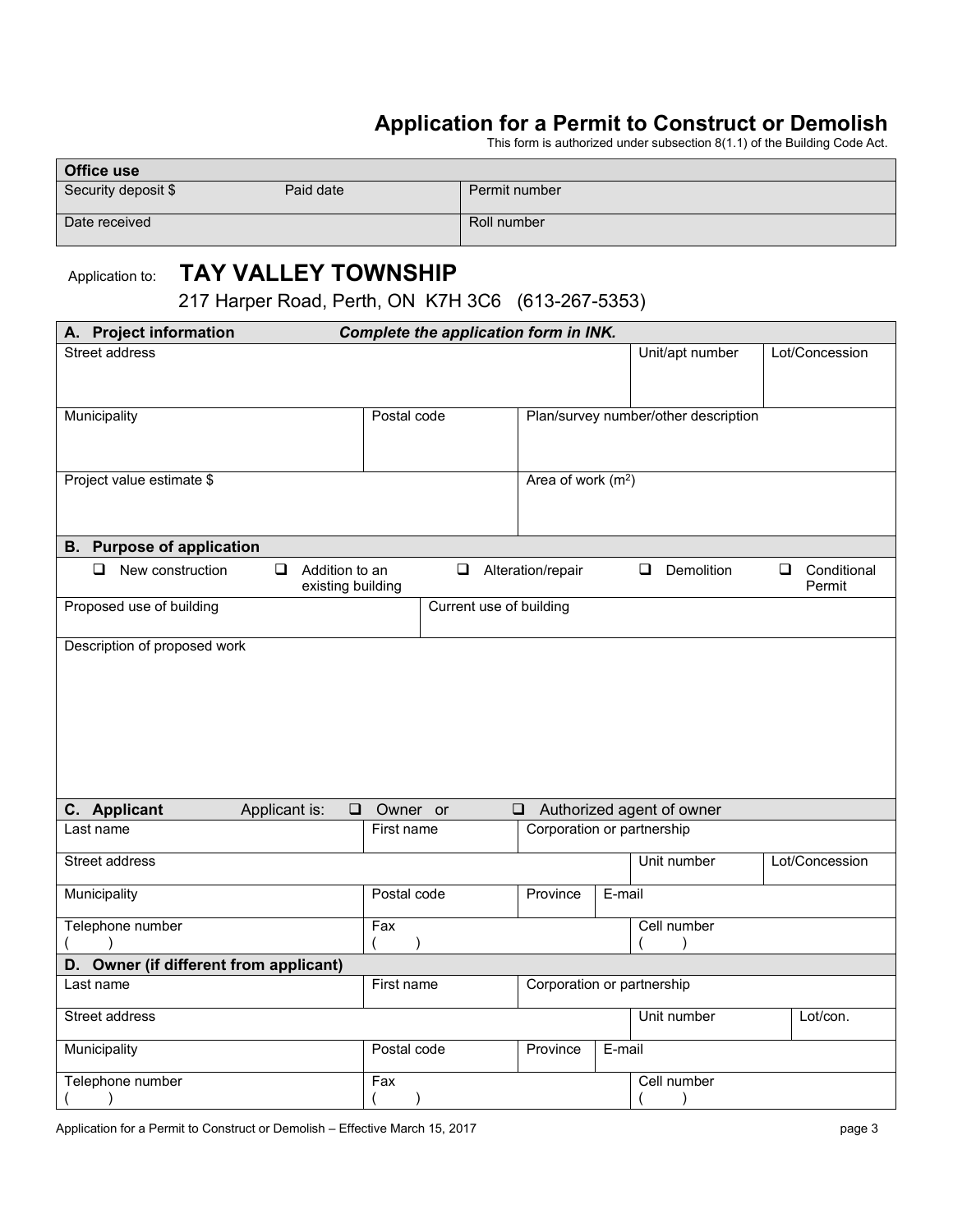| E. Builder (optional)                                                                                                                                                                                                                                                                                                                                                                                                                                                                                                                                                     |                        |                                            |        |        |             |               |    |
|---------------------------------------------------------------------------------------------------------------------------------------------------------------------------------------------------------------------------------------------------------------------------------------------------------------------------------------------------------------------------------------------------------------------------------------------------------------------------------------------------------------------------------------------------------------------------|------------------------|--------------------------------------------|--------|--------|-------------|---------------|----|
| Last name                                                                                                                                                                                                                                                                                                                                                                                                                                                                                                                                                                 | First name             | Corporation or partnership (if applicable) |        |        |             |               |    |
| Street address                                                                                                                                                                                                                                                                                                                                                                                                                                                                                                                                                            |                        |                                            |        |        | Unit number |               |    |
| Municipality                                                                                                                                                                                                                                                                                                                                                                                                                                                                                                                                                              | Postal code            | Province                                   | E-mail |        |             |               |    |
| Telephone number                                                                                                                                                                                                                                                                                                                                                                                                                                                                                                                                                          | Fax                    |                                            |        |        | Cell number |               |    |
| Tarion Warranty Corporation (Ontario New Home Warranty Program)<br>F.                                                                                                                                                                                                                                                                                                                                                                                                                                                                                                     |                        |                                            |        |        |             |               |    |
| Is proposed construction for a new home as defined in the Ontario New Home<br>i.<br>Warranties Plan Act? If no, go to section G.                                                                                                                                                                                                                                                                                                                                                                                                                                          |                        |                                            |        | ❏      | Yes         | ❏             | No |
| Is registration required under the Ontario New Home Warranties Plan Act?<br>ii.                                                                                                                                                                                                                                                                                                                                                                                                                                                                                           |                        |                                            |        | ⊔      | Yes         | ⊔             | No |
| If yes to (ii) provide registration number(s):<br>iii.                                                                                                                                                                                                                                                                                                                                                                                                                                                                                                                    |                        |                                            |        |        |             |               |    |
| <b>Required Schedules</b><br>G.                                                                                                                                                                                                                                                                                                                                                                                                                                                                                                                                           |                        |                                            |        |        |             |               |    |
| i. Attach Schedule 1 for each individual who reviews and takes responsibility for design activities                                                                                                                                                                                                                                                                                                                                                                                                                                                                       |                        |                                            |        |        |             |               |    |
| ii. Attach Schedule 2 where application is to construct on-site install or repair a sewage system.                                                                                                                                                                                                                                                                                                                                                                                                                                                                        |                        |                                            |        |        |             |               |    |
| H. Completeness and compliance with applicable law                                                                                                                                                                                                                                                                                                                                                                                                                                                                                                                        |                        |                                            |        |        |             |               |    |
| This application meets all the requirements of clauses 1.3.1.3 (5) (a) to (d) of Division<br>i)<br>C of the Building Code (the application is made in the correct form and by the owner<br>or authorized agent, all applicable fields have been completed on the application and<br>required schedules, and all required schedules are submitted).<br>Payment has been made of all fees that are required, under the applicable by-law,<br>resolution or regulation made under clause 7(1)(c) of the Building Code Act, 1992, to<br>be paid when the application is made. |                        |                                            |        | $\Box$ | Yes         | $\Box$        | No |
| This application is accompanied by the plans and specifications prescribed by the<br>ii)<br>applicable by-law, resolution or regulation made under clause 7(1)(b) of Building<br>Code Act, 1992.                                                                                                                                                                                                                                                                                                                                                                          |                        |                                            |        | ◻      | Yes         | ⊔             | No |
| This application is accompanied by the information and documents prescribed by<br>III)<br>the applicable by-law, resolution or regulation made under clause $7(1)(b)$ of the<br>Building Code Act, 1992 which enable the chief building official to determine<br>whether the proposed building, construction or demolition will contravene any<br>applicable law.                                                                                                                                                                                                         |                        |                                            |        | ◻      | Yes         | ❏             | No |
| The proposed building, construction or demolition will not contravene any applicable<br>iv)                                                                                                                                                                                                                                                                                                                                                                                                                                                                               |                        |                                            |        | □      | Yes         | O.            | No |
| law.<br><b>Declaration of applicant</b><br>ı.                                                                                                                                                                                                                                                                                                                                                                                                                                                                                                                             |                        |                                            |        |        |             |               |    |
|                                                                                                                                                                                                                                                                                                                                                                                                                                                                                                                                                                           |                        |                                            |        |        |             |               |    |
|                                                                                                                                                                                                                                                                                                                                                                                                                                                                                                                                                                           |                        |                                            |        |        |             | certify that: |    |
| (print name)                                                                                                                                                                                                                                                                                                                                                                                                                                                                                                                                                              |                        |                                            |        |        |             |               |    |
| The information contained in this application, attached schedules, attached plans and specifications, and other attached<br>1.<br>documentation is true to the best of my knowledge.<br>If the owner is a corporation or partnership, I have the authority to bind the corporation or partnership.<br>2.                                                                                                                                                                                                                                                                  |                        |                                            |        |        |             |               |    |
| Date                                                                                                                                                                                                                                                                                                                                                                                                                                                                                                                                                                      | Signature of applicant |                                            |        |        |             |               |    |

Personal information contained in this form and schedules is collected under the authority of subsection 8(1.1) of the *Building Code Act, 1992*, and will be used in the administration and enforcement of the *Building Code Act, 1992*. Questions about the collection of personal information may be addressed to: a) the Chief Building Official of the municipality or upper-tier municipality to which this application is being made, or, b) the inspector having the powers and duties of a chief building official in relation to sewage systems or plumbing for an upper-tier municipality, board of health or conservation authority to whom this application is made, or, c) Director, Building and Development Branch, Ministry of Municipal Affairs and Housing 777 Bay St., 2nd Floor. Toronto, M5G 2E5 (416) 585-6666

Chief Building Official Tay Valley Township 217 Harper Road Perth ON K7H 3C6 [cbo@tayvalleytwp.ca](mailto:cbo@tayvalleytwp.ca) 613-267-5353 ext 124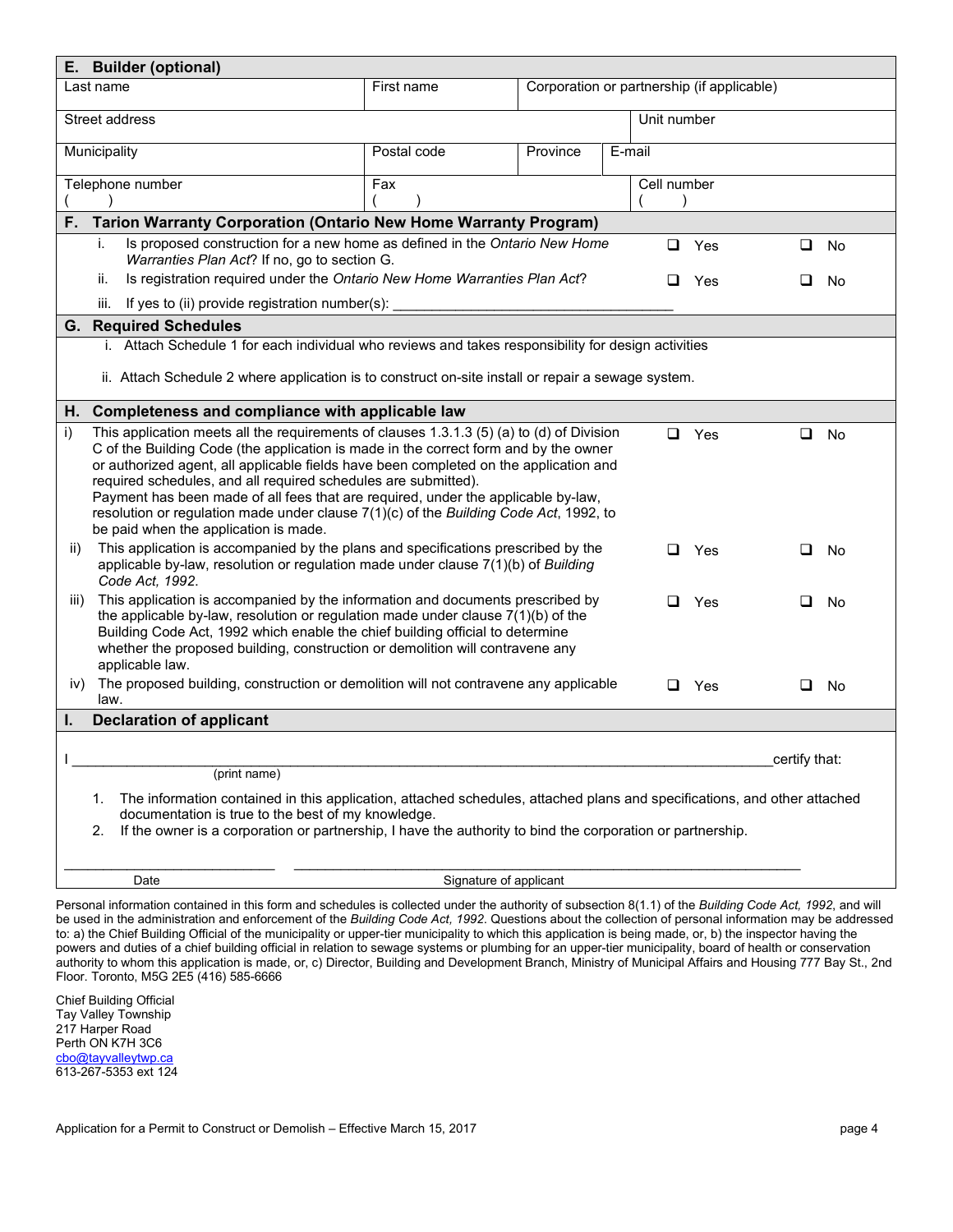

| <b>Note to Owner: The Authorized Agent</b><br>information must be declared if a person other<br>than the legal land Owner(s), either (a) is the<br>applicant for a permit, (b) obtains the permit by<br>paying the required fees in full, or (c) is the<br>person in charge of construction. At any time,<br>this agent authority may be rescinded,<br>transferred or cancelled by advising the Tay<br>Valley Township Chief Building Official in<br>writing.<br>Note to Agent: The Authorized Agent is to<br>maintain a responsible relationship with the<br>Owner(s) and to the satisfaction of all local<br>authorities for the duration of all construction.                                                                                                                                                                                                                                                                                                                                                                                                                                                         | choose NOT to appoint an Agent.<br>$\Box$<br><b>OR</b><br>□<br>Agent Name / Company<br><b>Agent Mailing address</b><br>Phone $#$<br>Email | I/We, Owner(s) of the property with Tax Roll #<br>hereby appoint the following as our Authorized Agent:<br>Cell # | Postal Code<br>Fax # |  |  |  |
|--------------------------------------------------------------------------------------------------------------------------------------------------------------------------------------------------------------------------------------------------------------------------------------------------------------------------------------------------------------------------------------------------------------------------------------------------------------------------------------------------------------------------------------------------------------------------------------------------------------------------------------------------------------------------------------------------------------------------------------------------------------------------------------------------------------------------------------------------------------------------------------------------------------------------------------------------------------------------------------------------------------------------------------------------------------------------------------------------------------------------|-------------------------------------------------------------------------------------------------------------------------------------------|-------------------------------------------------------------------------------------------------------------------|----------------------|--|--|--|
|                                                                                                                                                                                                                                                                                                                                                                                                                                                                                                                                                                                                                                                                                                                                                                                                                                                                                                                                                                                                                                                                                                                          | DECLARATION of OWNER AND AGENT                                                                                                            |                                                                                                                   |                      |  |  |  |
| I understand that a signed building application authorizes the Tay Valley Township building inspector to enter the subject<br>$\bullet$<br>property and any buildings thereon for the purposes of inspection (Ontario Building Code Act s.12.1.)<br>I understand that the issuance of a permit shall not be deemed a waiver of any of the provisions of any By-Laws or requirements of<br>$\bullet$<br>the Building Code Act or regulations made thereunder, notwithstanding anything included in or omitted from the plans or other<br>material filed in support of or in connection with the application.<br>I acknowledge that in the event a permit is issued, any departure from plans, specifications or building locations proposed in the<br>$\bullet$<br>application, is prohibited and could result in permits being revoked.<br>I further acknowledge that in the event the permit is revoked, for any cause or irregularity or nonconformity, there shall be no right<br>$\bullet$<br>of claim whatsoever against Tay Valley Township or any official thereof and any such claim is hereby expressly waived. |                                                                                                                                           |                                                                                                                   |                      |  |  |  |
|                                                                                                                                                                                                                                                                                                                                                                                                                                                                                                                                                                                                                                                                                                                                                                                                                                                                                                                                                                                                                                                                                                                          |                                                                                                                                           |                                                                                                                   |                      |  |  |  |
|                                                                                                                                                                                                                                                                                                                                                                                                                                                                                                                                                                                                                                                                                                                                                                                                                                                                                                                                                                                                                                                                                                                          |                                                                                                                                           |                                                                                                                   |                      |  |  |  |
|                                                                                                                                                                                                                                                                                                                                                                                                                                                                                                                                                                                                                                                                                                                                                                                                                                                                                                                                                                                                                                                                                                                          |                                                                                                                                           |                                                                                                                   |                      |  |  |  |
|                                                                                                                                                                                                                                                                                                                                                                                                                                                                                                                                                                                                                                                                                                                                                                                                                                                                                                                                                                                                                                                                                                                          |                                                                                                                                           |                                                                                                                   |                      |  |  |  |
| Personal information is collected pursuant to the Building Code Act and forms part of a public record open to inspection by any person<br>upon request at the office of the clerk during normal office hours. See Municipal Freedom of Information and Protection of Privacy Act.                                                                                                                                                                                                                                                                                                                                                                                                                                                                                                                                                                                                                                                                                                                                                                                                                                        |                                                                                                                                           |                                                                                                                   |                      |  |  |  |
|                                                                                                                                                                                                                                                                                                                                                                                                                                                                                                                                                                                                                                                                                                                                                                                                                                                                                                                                                                                                                                                                                                                          | <b>REFUNDABLE SECURITY DEPOSIT</b>                                                                                                        |                                                                                                                   |                      |  |  |  |
| A Security Deposit is required by By-Law. Upon satisfactory completion of the project, the security deposit will be refunded to the<br><b>OWNER.</b> Please include the security deposit with your application, as follows:                                                                                                                                                                                                                                                                                                                                                                                                                                                                                                                                                                                                                                                                                                                                                                                                                                                                                              |                                                                                                                                           |                                                                                                                   |                      |  |  |  |
| If the property has a Site Plan Control Agreement                                                                                                                                                                                                                                                                                                                                                                                                                                                                                                                                                                                                                                                                                                                                                                                                                                                                                                                                                                                                                                                                        |                                                                                                                                           | If there is no Site Plan Control Agreement                                                                        |                      |  |  |  |
| \$1500 New Dwelling or Cottage or Addition that increases floor space<br>by more than 20%                                                                                                                                                                                                                                                                                                                                                                                                                                                                                                                                                                                                                                                                                                                                                                                                                                                                                                                                                                                                                                |                                                                                                                                           | \$750 New Dwelling                                                                                                |                      |  |  |  |
| \$1000 Addition less than 20% increase, or renovation, or accessory<br>building                                                                                                                                                                                                                                                                                                                                                                                                                                                                                                                                                                                                                                                                                                                                                                                                                                                                                                                                                                                                                                          |                                                                                                                                           | \$500 Addition or Renovation<br>\$250 Accessory building (including Agricultural)                                 |                      |  |  |  |
| \$1000 Commercial development                                                                                                                                                                                                                                                                                                                                                                                                                                                                                                                                                                                                                                                                                                                                                                                                                                                                                                                                                                                                                                                                                            |                                                                                                                                           |                                                                                                                   |                      |  |  |  |
|                                                                                                                                                                                                                                                                                                                                                                                                                                                                                                                                                                                                                                                                                                                                                                                                                                                                                                                                                                                                                                                                                                                          |                                                                                                                                           |                                                                                                                   |                      |  |  |  |
|                                                                                                                                                                                                                                                                                                                                                                                                                                                                                                                                                                                                                                                                                                                                                                                                                                                                                                                                                                                                                                                                                                                          |                                                                                                                                           |                                                                                                                   |                      |  |  |  |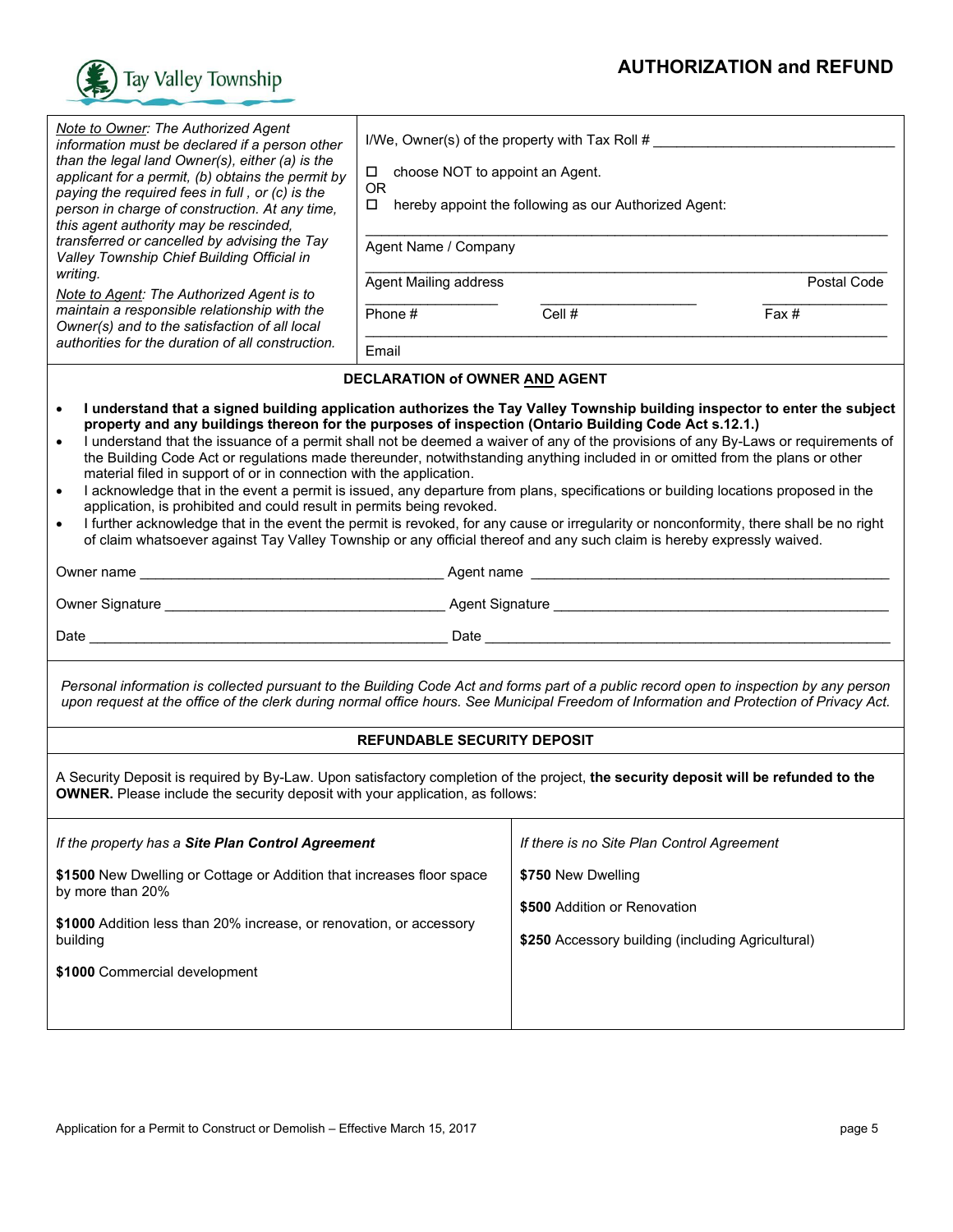### **Schedule 1: Designer Information**

Use one form for each individual who reviews and takes responsibility for design activities with respect to the project.

| A. Project Information                                                                                                                                                                                                                                                                                                                                                                       |             |                                |                       |              |                                           |  |  |  |
|----------------------------------------------------------------------------------------------------------------------------------------------------------------------------------------------------------------------------------------------------------------------------------------------------------------------------------------------------------------------------------------------|-------------|--------------------------------|-----------------------|--------------|-------------------------------------------|--|--|--|
| Street address                                                                                                                                                                                                                                                                                                                                                                               |             |                                |                       | Unit/apt no. | Lot/Con.                                  |  |  |  |
| Municipality                                                                                                                                                                                                                                                                                                                                                                                 | Postal code | Plan number/ other description |                       |              |                                           |  |  |  |
| B. Individual who reviews and takes responsibility for design activities                                                                                                                                                                                                                                                                                                                     |             |                                |                       |              |                                           |  |  |  |
| Name                                                                                                                                                                                                                                                                                                                                                                                         |             | Firm                           |                       |              |                                           |  |  |  |
| Street address                                                                                                                                                                                                                                                                                                                                                                               |             |                                |                       | Unit/apt no. | Lot/Con.                                  |  |  |  |
| Municipality                                                                                                                                                                                                                                                                                                                                                                                 | Postal code | Province E-mail                |                       |              |                                           |  |  |  |
| Telephone number<br>$\overline{\phantom{a}}$                                                                                                                                                                                                                                                                                                                                                 | Fax number  |                                |                       | Cell number  |                                           |  |  |  |
| C. Design activities undertaken by individual identified in Section B. [Building Code Table 3.5.2.1 of<br><b>Division C]</b>                                                                                                                                                                                                                                                                 |             |                                |                       |              |                                           |  |  |  |
| $\Box$ House<br>HVAC - House<br><b>Q</b> Building Structural<br>❏<br>$\Box$ Plumbing - House<br><b>Building Services</b><br>❏<br><b>Small Buildings</b><br>❏<br>$\Box$ Plumbing - All Buildings<br>Large Buildings<br>Detection, Lighting and Power<br>$\Box$<br>⊔<br><b>Complex Buildings</b><br>Fire Protection<br>❏<br>❏<br>On-site Sewage Systems<br>□<br>Description of designer's work |             |                                |                       |              |                                           |  |  |  |
| D. Declaration of Designer                                                                                                                                                                                                                                                                                                                                                                   |             |                                |                       |              |                                           |  |  |  |
|                                                                                                                                                                                                                                                                                                                                                                                              |             |                                |                       |              | declare that (choose one as appropriate): |  |  |  |
| (print name)                                                                                                                                                                                                                                                                                                                                                                                 |             |                                |                       |              |                                           |  |  |  |
| I review and take responsibility for the design work on behalf of a firm registered under subsection 3.2.4. of<br>u.<br>Division C, of the Building Code. I am qualified, and the firm is registered, in the appropriate classes/categories.                                                                                                                                                 |             |                                |                       |              |                                           |  |  |  |
| Firm BCIN:                                                                                                                                                                                                                                                                                                                                                                                   |             |                                |                       |              |                                           |  |  |  |
| I review and take responsibility for the design work and am qualified in the appropriate category as an "other<br>⊔<br>designer" under subsection 3.2.5. of Division C, of the Building Code.                                                                                                                                                                                                |             |                                |                       |              |                                           |  |  |  |
| Basis for exemption from registration:                                                                                                                                                                                                                                                                                                                                                       |             |                                |                       |              |                                           |  |  |  |
| $\Box$<br>The design work is exempt from the registration and qualification requirements of the Building Code.<br>Basis for exemption from registration and qualification:                                                                                                                                                                                                                   |             |                                |                       |              |                                           |  |  |  |
| I certify that:                                                                                                                                                                                                                                                                                                                                                                              |             |                                |                       |              |                                           |  |  |  |
| The information contained in this schedule is true to the best of my knowledge.<br>1.<br>I have authority to bind the corporation or partnership (if applicable).<br>2.                                                                                                                                                                                                                      |             |                                |                       |              |                                           |  |  |  |
|                                                                                                                                                                                                                                                                                                                                                                                              |             |                                |                       |              |                                           |  |  |  |
| Date                                                                                                                                                                                                                                                                                                                                                                                         |             |                                | Signature of Designer |              |                                           |  |  |  |
| NOTE:                                                                                                                                                                                                                                                                                                                                                                                        |             |                                |                       |              |                                           |  |  |  |

1. For the purposes of this form, "individual" means the "person" referred to in Clause 3.2.4.7(1) d).of Division C, Article 3.2.5.1. of Division C, and all other persons who are exempt from qualification under Subsections 3.2.4. and 3.2.5. of Division C.

2. Schedule 1 is not required to be completed by a holder of a license, temporary license, or a certificate of authorization, issued by the Ontario Association of Architects. Schedule 1 is also not required to be completed by a holder of a license to practise, a limited license to practise, or a certificate of authorization, issued by the Association of Professional Engineers of Ontario.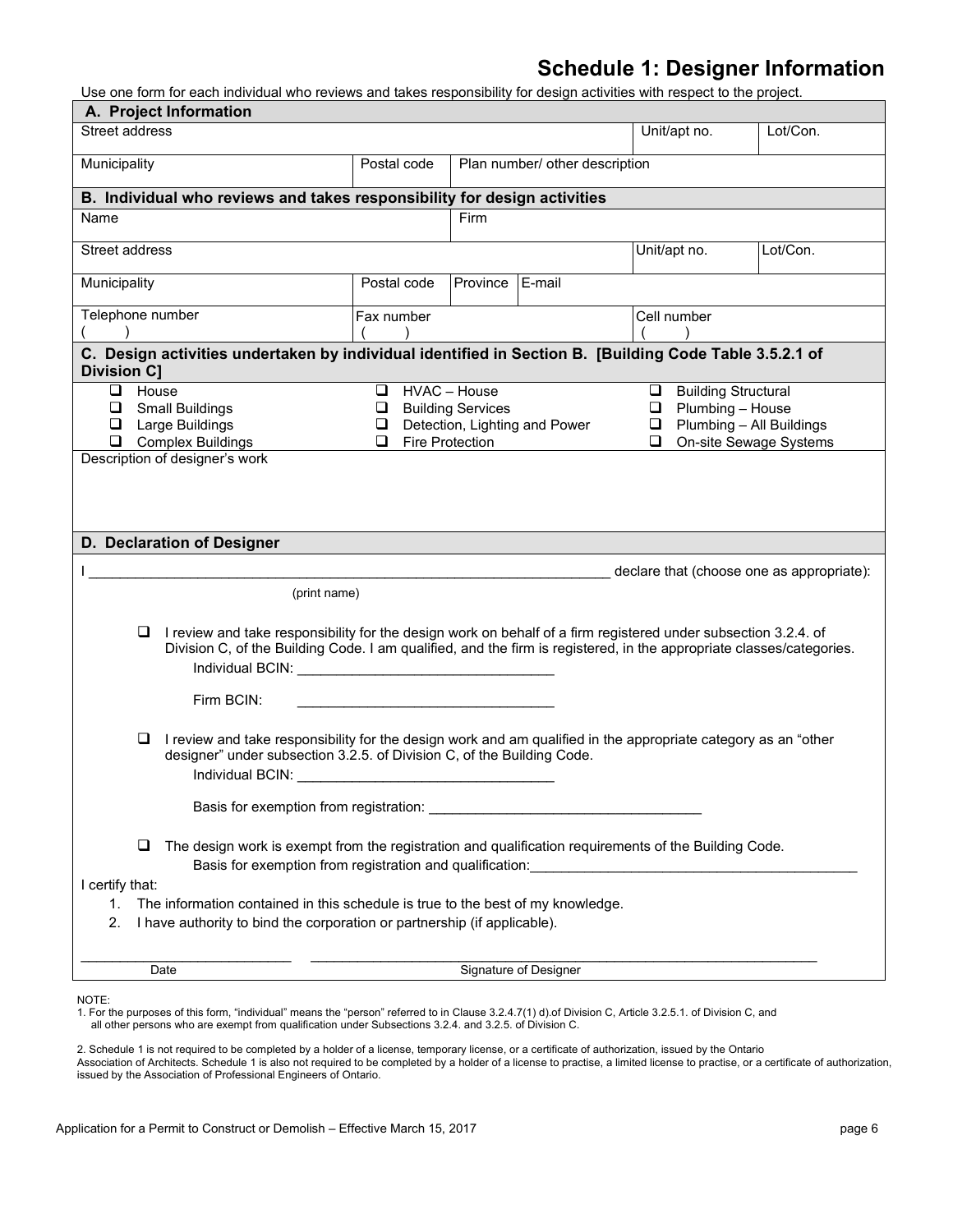### **PLANNING & ZONING REVIEW**



### (Land use Zoning & Planning requirements are available at the Township office or www.tayvalleytwp.ca)

| Owner                                                                                                                                  | <b>Address</b><br>Zoning                                                                                                                                                                     |                                               |                                      |                                                                       |                                    |                 |                                      |  |  |
|----------------------------------------------------------------------------------------------------------------------------------------|----------------------------------------------------------------------------------------------------------------------------------------------------------------------------------------------|-----------------------------------------------|--------------------------------------|-----------------------------------------------------------------------|------------------------------------|-----------------|--------------------------------------|--|--|
|                                                                                                                                        | <b>Permitted Uses</b>                                                                                                                                                                        |                                               |                                      |                                                                       |                                    |                 |                                      |  |  |
| <b>Agriculture</b>                                                                                                                     |                                                                                                                                                                                              | <b>Rural over 2 hectares</b>                  |                                      | <b>Residential &amp;</b><br>Rural <2 ha                               | <b>RS</b>                          |                 | <b>RLS</b>                           |  |  |
| single dwelling                                                                                                                        | As Agriculture, plus:                                                                                                                                                                        |                                               |                                      | single dwelling                                                       | single dwelling                    | single dwelling |                                      |  |  |
| accessory dwelling/dwelling unit                                                                                                       | existing cemetery                                                                                                                                                                            |                                               |                                      | B&B                                                                   | (seasonal use only)                |                 | (permanent use)                      |  |  |
| agricultural use                                                                                                                       | kennel                                                                                                                                                                                       |                                               |                                      |                                                                       |                                    |                 |                                      |  |  |
| conservation use                                                                                                                       | place of worship                                                                                                                                                                             |                                               |                                      |                                                                       |                                    |                 |                                      |  |  |
| B&B                                                                                                                                    |                                                                                                                                                                                              |                                               |                                      |                                                                       |                                    |                 |                                      |  |  |
| Proposed Work:                                                                                                                         |                                                                                                                                                                                              | Proposed Use:                                 |                                      |                                                                       | Permitted above?                   |                 | Yes<br><b>No</b>                     |  |  |
| Is the site vacant (no dwelling unit)?                                                                                                 |                                                                                                                                                                                              |                                               |                                      |                                                                       |                                    |                 | Yes<br><b>No</b>                     |  |  |
| Is the building lot accessed by a private road?                                                                                        |                                                                                                                                                                                              |                                               |                                      |                                                                       |                                    |                 | No<br>Yes<br>Yes<br><b>No</b>        |  |  |
|                                                                                                                                        | Is the site in Intake Protection Zones 8-10 for Source Water Protection?                                                                                                                     |                                               |                                      |                                                                       |                                    |                 |                                      |  |  |
|                                                                                                                                        | If the proposal is for a new residential unit, are there barns within 500m? (yes > MDS I)<br>If the proposal is for a new barn - are there residential dwellings within 500m? (yes > MDS II) |                                               |                                      |                                                                       |                                    |                 |                                      |  |  |
|                                                                                                                                        |                                                                                                                                                                                              |                                               |                                      |                                                                       |                                    |                 | <b>No</b><br>Yes                     |  |  |
| Are there any of the following? Pit (within 300m)                                                                                      |                                                                                                                                                                                              | Quarry (500m)                                 |                                      | - greater than 5 nutrient units? (yes > Nutrient Management Strategy) | Significant Wildlife Habitat (50m) |                 | Yes<br>No.<br>$\overline{Yes}$<br>No |  |  |
|                                                                                                                                        | Salvage Yard (300m)                                                                                                                                                                          |                                               |                                      | Waste Disposal Site (500m)                                            |                                    |                 |                                      |  |  |
|                                                                                                                                        |                                                                                                                                                                                              |                                               |                                      | <b>Requirements for Dwellings &amp; Cottages</b>                      |                                    |                 | <b>With</b>                          |  |  |
| Zone / Provisions                                                                                                                      | A                                                                                                                                                                                            | <b>RU</b>                                     |                                      | R                                                                     | <b>RS/RLS</b>                      | <b>Existing</b> | changes                              |  |  |
|                                                                                                                                        |                                                                                                                                                                                              | <b>Dwelling</b>                               | Other                                |                                                                       |                                    |                 | $m2$ or ha                           |  |  |
| <b>Lot Area</b>                                                                                                                        | 40ha                                                                                                                                                                                         | 1ha/2.47ac                                    | Use                                  |                                                                       | 4050m <sup>2</sup>                 |                 |                                      |  |  |
|                                                                                                                                        | 99 acres                                                                                                                                                                                     | $(1$ acre in                                  | 2ha                                  |                                                                       | 1 acre                             |                 |                                      |  |  |
|                                                                                                                                        |                                                                                                                                                                                              | hamlet)                                       | /5ac                                 |                                                                       |                                    |                 |                                      |  |  |
| Lot Frontage (shoreline is the                                                                                                         | 60m/197ft                                                                                                                                                                                    | 60m/197ft                                     |                                      | 60m/197ft                                                             | 60m/197ft                          |                 |                                      |  |  |
| front on a water lot)                                                                                                                  | 91m on Adam                                                                                                                                                                                  | 45m in hamlet<br>91m on Adam<br>45m in hamlet |                                      |                                                                       |                                    |                 |                                      |  |  |
| Water Setback (true horizontal                                                                                                         | 30m/99ft                                                                                                                                                                                     | 30m/99ft                                      |                                      |                                                                       | 30m/99ft                           |                 | m                                    |  |  |
| from high water to building)                                                                                                           |                                                                                                                                                                                              |                                               |                                      |                                                                       |                                    |                 |                                      |  |  |
| <b>Road Setback</b>                                                                                                                    | 15m/50ft                                                                                                                                                                                     | 10m/33ft                                      |                                      |                                                                       | 10m/33ft                           |                 | m                                    |  |  |
| (n/a for water lots)                                                                                                                   |                                                                                                                                                                                              |                                               |                                      | If there is no survey, measure setback requirement above              |                                    |                 |                                      |  |  |
|                                                                                                                                        | PLUS from lotline to:                                                                                                                                                                        |                                               |                                      | private road edge of right-of-way                                     |                                    |                 |                                      |  |  |
|                                                                                                                                        |                                                                                                                                                                                              |                                               |                                      | OR township road centreline plus 10m                                  |                                    |                 |                                      |  |  |
|                                                                                                                                        |                                                                                                                                                                                              |                                               |                                      | OR county road centreline plus 13m                                    |                                    |                 |                                      |  |  |
| <b>Rear Yard</b>                                                                                                                       | 15m/50ft                                                                                                                                                                                     |                                               |                                      | 7.5m/25ft                                                             |                                    |                 | m                                    |  |  |
| <b>Exterior Side Yard (corner lot)</b>                                                                                                 | 15m/50ft                                                                                                                                                                                     |                                               |                                      | 10m/33ft                                                              |                                    |                 | m                                    |  |  |
| <b>Side Yard (direction)</b>                                                                                                           |                                                                                                                                                                                              |                                               | 6m/20ft                              |                                                                       |                                    |                 | m                                    |  |  |
| <b>Side Yard (direction</b>                                                                                                            |                                                                                                                                                                                              |                                               |                                      |                                                                       |                                    |                 | m                                    |  |  |
| <b>Dwelling Unit Area Minimum</b><br><b>Dwelling Height Maximum</b>                                                                    |                                                                                                                                                                                              |                                               | 75m <sup>2</sup> /807sqft<br>9m/30ft |                                                                       |                                    |                 | m <sup>2</sup>                       |  |  |
| Total Footprint of all buildings and decks                                                                                             |                                                                                                                                                                                              |                                               |                                      |                                                                       |                                    |                 | m<br>m <sup>2</sup>                  |  |  |
| Total area of all living space (include all above-ground storeys of dwelling and any full basement)                                    |                                                                                                                                                                                              |                                               |                                      |                                                                       |                                    |                 | m <sup>2</sup>                       |  |  |
|                                                                                                                                        |                                                                                                                                                                                              |                                               |                                      |                                                                       |                                    |                 |                                      |  |  |
| For deck construction/renovation only, complete the last 2 columns with the proposed size and setback:<br>If your dwelling is set back |                                                                                                                                                                                              |                                               |                                      |                                                                       |                                    | <b>Deck</b>     | Deck size                            |  |  |
| then the maximum allowable size of a deck on the water side of the<br>this much from the water:                                        |                                                                                                                                                                                              |                                               |                                      |                                                                       | setback                            |                 |                                      |  |  |
| More than 30 metres                                                                                                                    | dwelling is:                                                                                                                                                                                 |                                               |                                      |                                                                       | m                                  | m <sup>2</sup>  |                                      |  |  |
| Between 15 and 30 metres                                                                                                               | No size limit, may encroach 3m into the 30m setback requirement<br>Maximum 2m encroachment; maximum size 28 m <sup>2</sup>                                                                   |                                               |                                      |                                                                       | m                                  | m <sup>2</sup>  |                                      |  |  |
| Between 6 and 15 metres                                                                                                                | Maximum 1.5m encroachment; maximum size 14 m <sup>2</sup>                                                                                                                                    |                                               |                                      |                                                                       | m                                  | m <sup>2</sup>  |                                      |  |  |
| Less than 6 metres                                                                                                                     | No deck allowed on the water side                                                                                                                                                            |                                               |                                      |                                                                       | m                                  | m <sup>2</sup>  |                                      |  |  |
|                                                                                                                                        |                                                                                                                                                                                              |                                               |                                      |                                                                       |                                    |                 |                                      |  |  |
| Office use:<br>20%                                                                                                                     |                                                                                                                                                                                              |                                               |                                      |                                                                       |                                    |                 |                                      |  |  |
| Lot Coverage Maximum                                                                                                                   | 20%                                                                                                                                                                                          |                                               |                                      | 20%                                                                   | 10%                                |                 | $\%$                                 |  |  |
| Floor Space Index Maximum<br><b>Current OP</b><br><b>Tree Canopy Policy</b>                                                            | N/A                                                                                                                                                                                          | N/A                                           | Fire Department                      | N/A                                                                   | 12%<br><b>Public Works</b>         |                 | $\frac{0}{0}$                        |  |  |
| <b>Planning Approval</b><br>Yes                                                                                                        | No Date                                                                                                                                                                                      |                                               | Reviewer                             |                                                                       |                                    |                 |                                      |  |  |
| Planning Approvals Required or Referenced                                                                                              |                                                                                                                                                                                              |                                               |                                      | <b>Official Plan Amendment</b>                                        |                                    |                 |                                      |  |  |
| <b>Zoning Amendment</b>                                                                                                                |                                                                                                                                                                                              |                                               |                                      | <b>Limited Services Agreement</b>                                     |                                    |                 |                                      |  |  |
| Minor Variance<br>Site Plan Control                                                                                                    |                                                                                                                                                                                              |                                               |                                      |                                                                       |                                    |                 |                                      |  |  |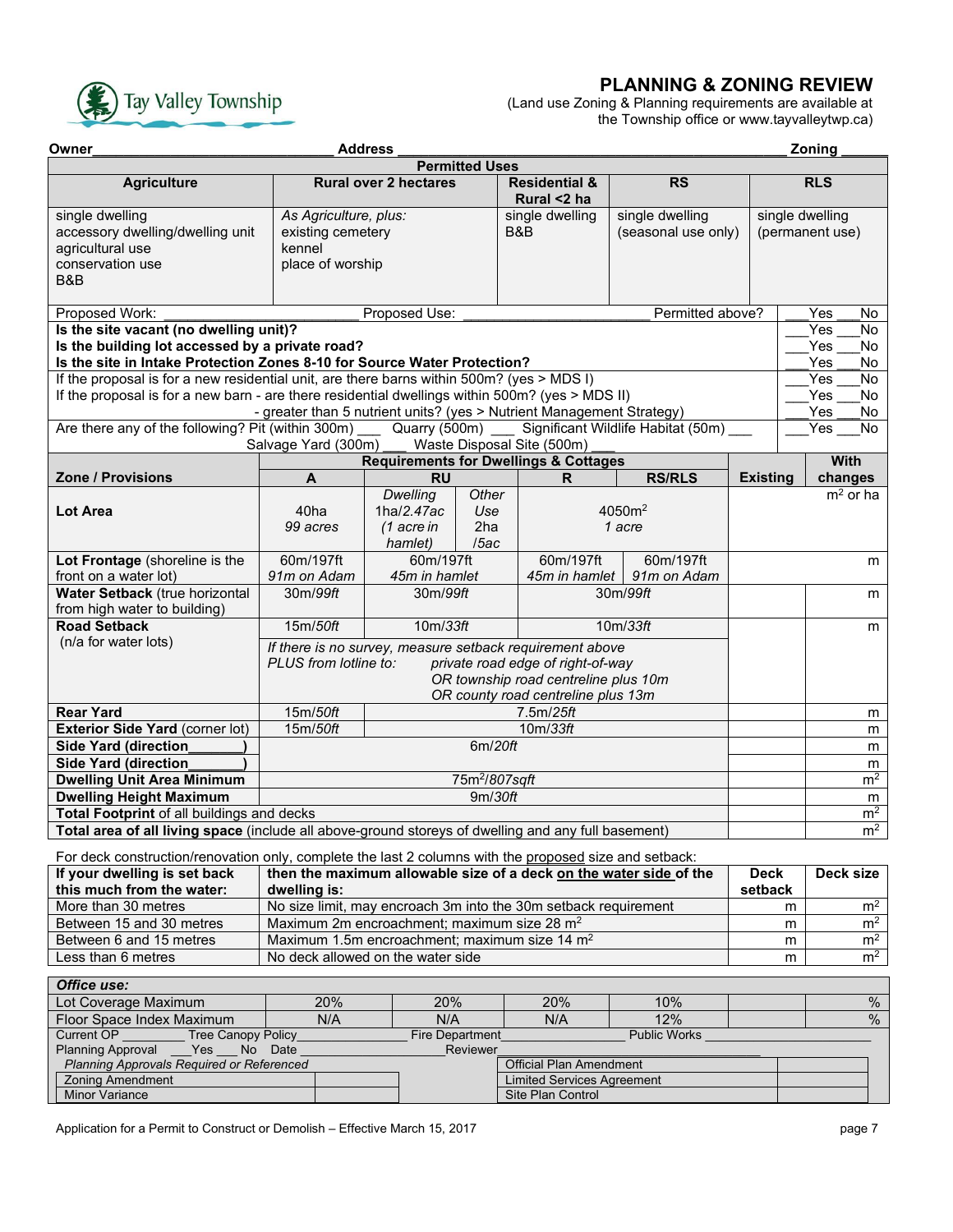# **PROPERTY PLOT PLAN**



Use this or a separate page to show your entire property. Use paper sized 8.5x11" or 8.5x14" or 11x17". Draw to scale. *Use metric measurements*.

If available, use a surveyor's drawing as the base for your plot plan.

If you have or require a site plan control agreement, it includes the property plan. **Site plan agreement #** dated Plot plan (site sketch) must include:

- $\Box$  Lot boundaries and dimensions
- $\Box$  All buildings, structures, utilities, wells, sewage systems, rights-of-way and easements
- $\square$  Size of all above
- $\Box$  Setbacks from all buildings and decks to lot lines and water
- □ Lot entry, grading, drainage patterns
- $\Box$  Barns (capable of housing livestock) within 500 metres
- $\Box$  Adjacent roads (indicate private, township, county)

 Features that may affect the application, such as railways, watercourses, drainage ditches, wooded areas, high-water mark SHOW ALL LOCATIONS & SIZES OF ALL EXISTING AND PROPOSED BUILDINGS ON THE LOT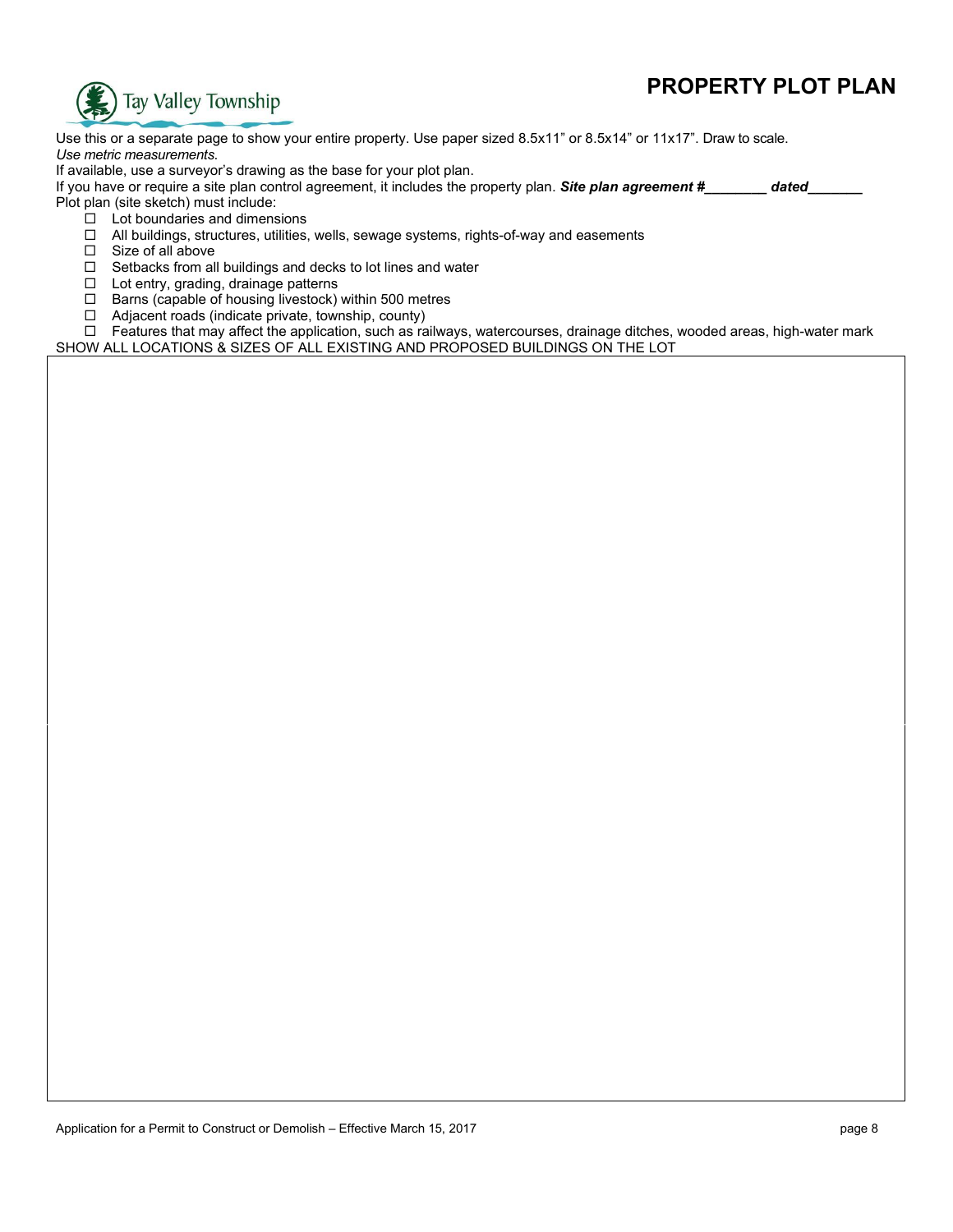# Energy Efficiency Design Summary: Prescriptive Method<br>Building Code Part 9, Residential)

This form is used by a designer to demonstrate that the energy efficiency design of a house complies with the building code using the<br>prescriptive method described in Subsection 3.1.1. of SB-12. This form is applicable whe

| For use by Principal Authority                                                                                                                   |                                                       |                                     |             |                                                                                            |                                     |                                                  |  |  |
|--------------------------------------------------------------------------------------------------------------------------------------------------|-------------------------------------------------------|-------------------------------------|-------------|--------------------------------------------------------------------------------------------|-------------------------------------|--------------------------------------------------|--|--|
| <b>Application No:</b>                                                                                                                           |                                                       |                                     |             | Model/Certification Number                                                                 |                                     |                                                  |  |  |
|                                                                                                                                                  |                                                       |                                     |             |                                                                                            |                                     |                                                  |  |  |
| A. Project Information                                                                                                                           |                                                       |                                     |             |                                                                                            |                                     |                                                  |  |  |
| Building number, street name                                                                                                                     |                                                       |                                     |             |                                                                                            | unit humota                         | Lowczon                                          |  |  |
|                                                                                                                                                  |                                                       |                                     |             |                                                                                            |                                     |                                                  |  |  |
| MUNICIPALITY                                                                                                                                     | FORM CODE                                             |                                     |             | repl. Profilmentar bucardi pendudu                                                         |                                     |                                                  |  |  |
|                                                                                                                                                  |                                                       |                                     |             |                                                                                            |                                     |                                                  |  |  |
| B. Prescriptive Compliance [indicate the building code compliance package being employed in this house design]                                   |                                                       |                                     |             |                                                                                            |                                     |                                                  |  |  |
| SB-12 Prescriptive (input design package): Package: ____________<br>Table: ___________                                                           |                                                       |                                     |             |                                                                                            |                                     |                                                  |  |  |
| C. Project Design Conditions                                                                                                                     |                                                       |                                     |             |                                                                                            |                                     |                                                  |  |  |
| <b>Climatic Zone (SB-1):</b>                                                                                                                     |                                                       | <b>Heating Equipment Efficiency</b> |             | <b>Space Heating Fuel Source</b>                                                           |                                     |                                                  |  |  |
| $\Box$ Zone 1 (< 5000 degree days)                                                                                                               | $\Box$ 2 92% AFUE<br>$\Box$ ≥ 84% < 92% AFUE          |                                     |             | □ Gas<br>□ Oil                                                                             | □ Propane<br>□ Electric             | □ Solid Fuel                                     |  |  |
| □ Zone 2 (≥ 5000 degree days)                                                                                                                    |                                                       |                                     |             |                                                                                            |                                     | □ Earth Energy                                   |  |  |
| Ratio of Windows, Skylights & Glass (W, S & G) to Wall Area                                                                                      |                                                       |                                     |             | <b>Other Building Characteristics</b>                                                      |                                     | □ Log/Post&Beam □ ICF Above Grade □ ICF Basement |  |  |
| Area of walls = $\frac{m^2}{2}$ or $\frac{n^2}{2}$                                                                                               |                                                       | $W. S & G% =$                       |             |                                                                                            | □ Slab-on-ground □ Walkout Basement |                                                  |  |  |
|                                                                                                                                                  |                                                       |                                     |             |                                                                                            | □ Air Conditioning □ Combo Unit     |                                                  |  |  |
|                                                                                                                                                  |                                                       |                                     |             | □ Air Sourced Heat Pump (ASHP)                                                             |                                     |                                                  |  |  |
|                                                                                                                                                  |                                                       |                                     |             |                                                                                            | □ Ground Sourced Heat Pump (GSHP)   |                                                  |  |  |
| D. Building Specifications [provide values and ratings of the energy efficiency components proposed]                                             |                                                       |                                     |             |                                                                                            |                                     |                                                  |  |  |
| <b>Energy Efficiency Substitutions</b>                                                                                                           |                                                       |                                     |             |                                                                                            |                                     |                                                  |  |  |
| $\Box$ ICF (3.1.1.2.(5) & (6) / 3.1.1.3.(5) & (6))                                                                                               |                                                       |                                     |             |                                                                                            |                                     |                                                  |  |  |
| $\Box$ Combined space heating and domestic water heating systems (3.1.1.2.(7) / 3.1.1.3.(7))                                                     |                                                       |                                     |             |                                                                                            |                                     |                                                  |  |  |
| $\Box$ Airtightness substitution(s)                                                                                                              |                                                       |                                     |             |                                                                                            |                                     |                                                  |  |  |
|                                                                                                                                                  | $\Box$ Table 3.1.1.4.B Required:                      |                                     |             | <b>Permitted Substitution:</b>                                                             |                                     |                                                  |  |  |
| Airtightness test required<br>Refer to Design Guide Attached) [ Table 3.1.1.4.C Required: Product Content of Permitted Substitution:             |                                                       |                                     |             |                                                                                            |                                     |                                                  |  |  |
|                                                                                                                                                  |                                                       | Required:                           |             |                                                                                            | Permitted Substitution:             |                                                  |  |  |
| <b>Building Component</b>                                                                                                                        |                                                       | Minimum RSI / R values              |             | <b>Building Component</b>                                                                  |                                     | <b>Efficiency Ratings</b>                        |  |  |
|                                                                                                                                                  |                                                       | or Maximum U-Value <sup>(1)</sup>   |             |                                                                                            |                                     |                                                  |  |  |
| <b>Thermal Insulation</b>                                                                                                                        | Nominal                                               | Effective                           |             | Windows & Doors Provide U-Value <sup>(1)</sup> or ER rating<br>Windows/Sliding Glass Doors |                                     |                                                  |  |  |
| Ceiling with Attic Space                                                                                                                         |                                                       |                                     |             |                                                                                            |                                     |                                                  |  |  |
|                                                                                                                                                  | Ceiling without Attic Space<br>Skylights/Glazed Roofs |                                     |             |                                                                                            |                                     |                                                  |  |  |
|                                                                                                                                                  | <b>Exposed Floor</b><br>Mechanicals                   |                                     |             |                                                                                            |                                     |                                                  |  |  |
| Walls Above Grade<br>Heating Equip.(AFUE)                                                                                                        |                                                       |                                     |             |                                                                                            |                                     |                                                  |  |  |
| HRV Efficiency (SRE% at 0°C)<br><b>Basement Walls</b>                                                                                            |                                                       |                                     |             |                                                                                            |                                     |                                                  |  |  |
| DHW Heater (EF)<br>Slab (all >600mm below grade)                                                                                                 |                                                       |                                     |             |                                                                                            |                                     |                                                  |  |  |
| DWHR (CSA B55.1 (min. 42% efficiency))<br># Showers<br>Slab (edge only ≤600mm below grade)                                                       |                                                       |                                     |             |                                                                                            |                                     |                                                  |  |  |
| Slab (all ≤600mm below grade, or heated)                                                                                                         |                                                       |                                     |             | Combined Heating System                                                                    |                                     |                                                  |  |  |
| (1) U value to be provided in either W/(m <sup>2</sup> .K) or Btu/(h.ft <sup>2</sup> .F) but not both.                                           |                                                       |                                     |             |                                                                                            |                                     |                                                  |  |  |
| E. Designer(s) [name(s) & BCIN(s), if applicable, of person(s) providing information herein to substantiate that design meets the building code] |                                                       |                                     |             |                                                                                            |                                     |                                                  |  |  |
| Qualified Designer Declaration of designer to have reviewed and take responsibility for the design work.                                         |                                                       |                                     |             |                                                                                            |                                     |                                                  |  |  |
| <b>Name</b>                                                                                                                                      |                                                       |                                     | <b>BCIN</b> |                                                                                            | Sionalure                           |                                                  |  |  |

Form suthorized by OHBA, OBOA, LMCBO. Revised December 1, 2016.

Application for a Permit to Construct or Demolish – Effective March 15, 2017 **page 9** page 9